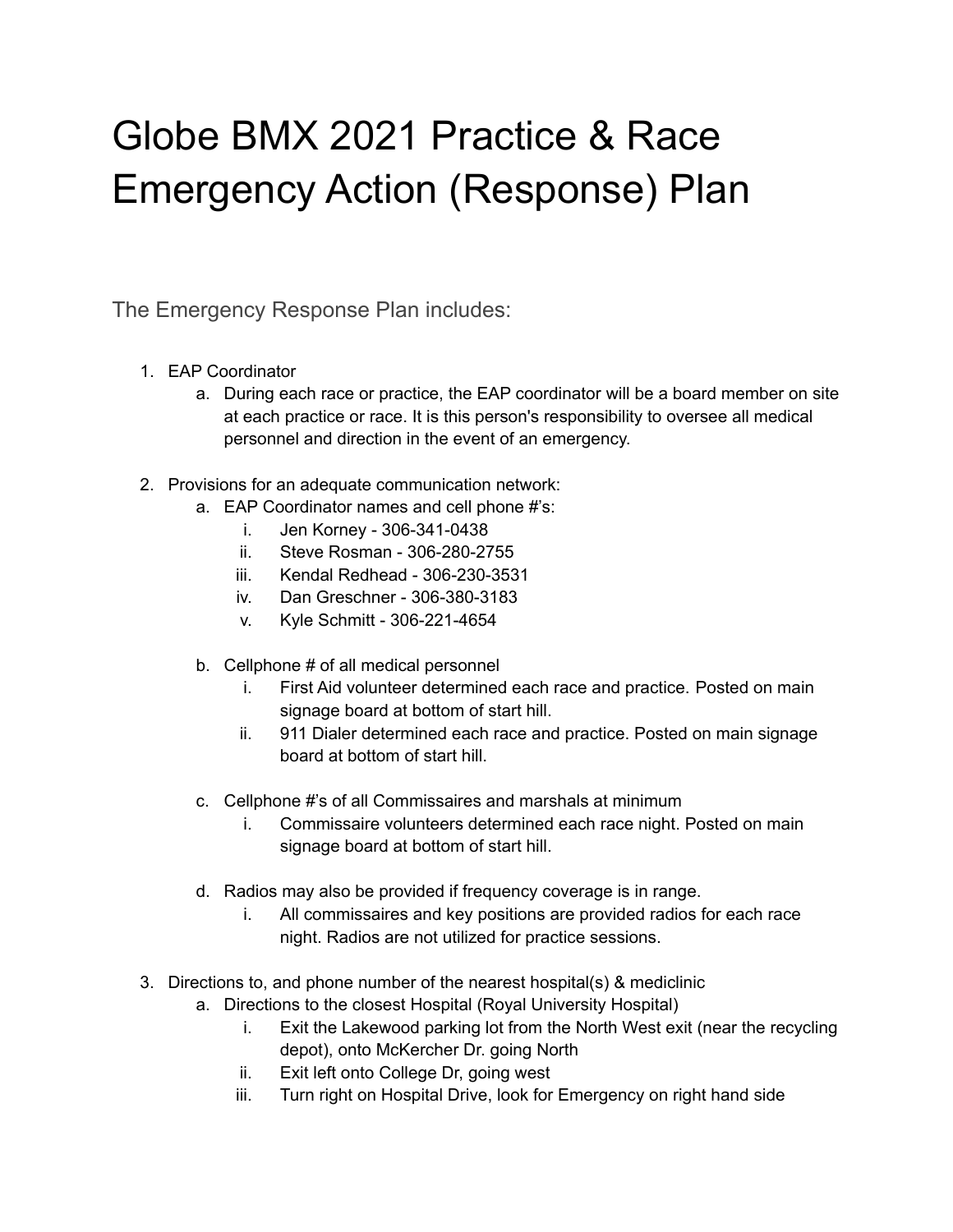Hospital Address: 103 Hospital Dr, Saskatoon, SK S7N 0W8 Phone: (306) 655-1000

## b. EXTENDED BUSINESS HOURS

Direction to the nearest walk-in Medical Clinic with extended hours (Lakeside Medical Clinic)

- i. Exit the Lakewood parking lot from the North West exit (near the recycling depot), onto McKercher Dr. going North
- ii. Continue until McKercher Dr. ends then take a left on 105th St. E.
- iii. Take your next left onto Joseph Okemasis Dr and the clinic will be on your left
- iv. Open until 10pm

Clinic Address: 215 Joseph Okemasis Dr, Saskatoon, SK S7N 3A8 Phone: (306) 374-6884 Hours: 9am - 10pm daily

## c. REGULAR BUSINESS HOURS

Directions to the nearest walk-in Medical Clinic (Alliance Health Medical Walk-in Clinic)

- i. Exit the Lakewood parking lot from the North West exit (near the recycling depot), onto McKercher Dr. going North
- ii. Turn left into College Park Mall
- iii. Arrive at Alliance Health Medical Walk-In Clinic

Clinic Address: 3919 8 St E, Saskatoon, SK S7H 5M7 Phone: (306) 343-1661 Hours: 9am-5pm, closed Saturday & Sundays

## **Plan Summary & Key Points:**

- Our standard plan is to have a designated First Aid attendant, as well as a 911 dialer for each race and practice. As we are only 5 minutes away from an Ambulance arrival, we do not require to have a first responder or ambulance on site unless it is a SK cup event.
- If 911, or an Ambulance is called, the EAP coordinator will appoint 1 person to meet the ambulance at the park entrance and direct them safely to the safest point of entry to the